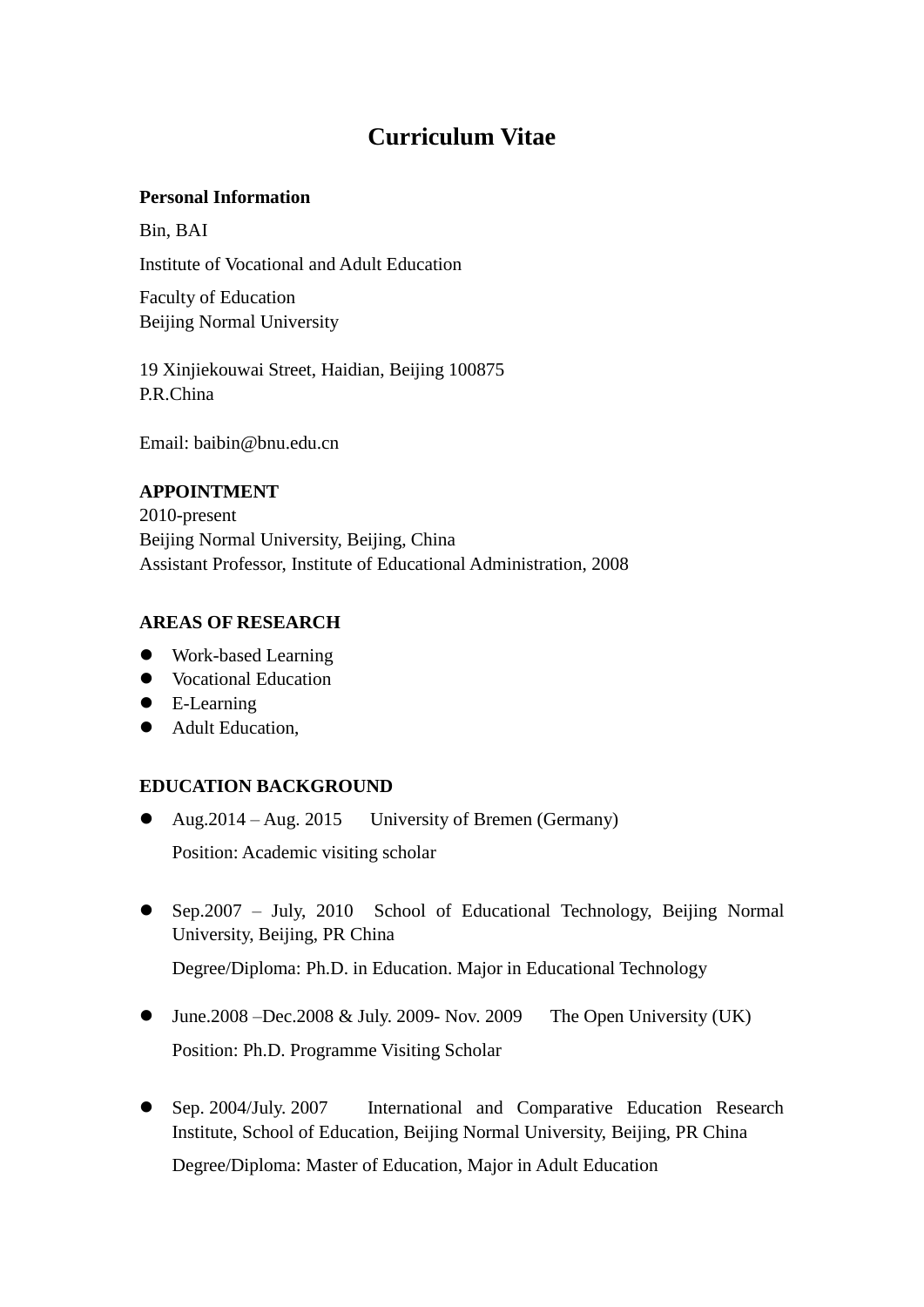• Sep.1996 - July. 2000 School of Electronics & Information Engineering, Hebei University, Baoding, PR China

Degree/Diploma: Bachelor of Engineering

## **TEACHING EXPERIENCE**

- 2015-- Institute of Vocational and Adult Education, Beijing Normal University, Beijing
	- Adult learning and psychology (Graduate student Course)
	- Workplace Learning (Graduate student Course)
	- Education and Occupation (Graduate student Course)
	- Adult Course Development and Enterprise Training (Graduate student Course)
- 2014-- Institute of Vocational and Adult Education, Beijing Normal University, Beijing
	- Adult learning and psychology (Graduate student Course)
	- Workplace Learning (Graduate student Course)
	- Educational Research Methodology (Graduate student Course)
- 2013-- Institute of Vocational and Adult Education, Beijing Normal University, Beijing.,
	- Adult learning and psychology (Graduate student Course)
	- Workplace Learning (Graduate student Course)
	- Educational Research Methodology (Graduate student Course)
- 2012-- Institute of Vocational and Adult Education, Beijing Normal University, Beijing
	- Adult learning and psychology (Graduate student Course)
	- Education and Occupation (Graduate student Course)
- 2011-- Institute of Vocational and Adult Education, Beijing Normal University, Beijing
	- Comparative adult education (Graduate student Course)
	- Work-based learning (Graduate student Course)
	- Career development and planning (undergraduate student Course)

# **WORK HISTORY**

- 2010—Present Beijing Normal University, Faculty of Education Location: Beijing Position: Academic staff in Institute of Vocational and Adult Education
- 2014--2015 University of Bremen, TVET Research Group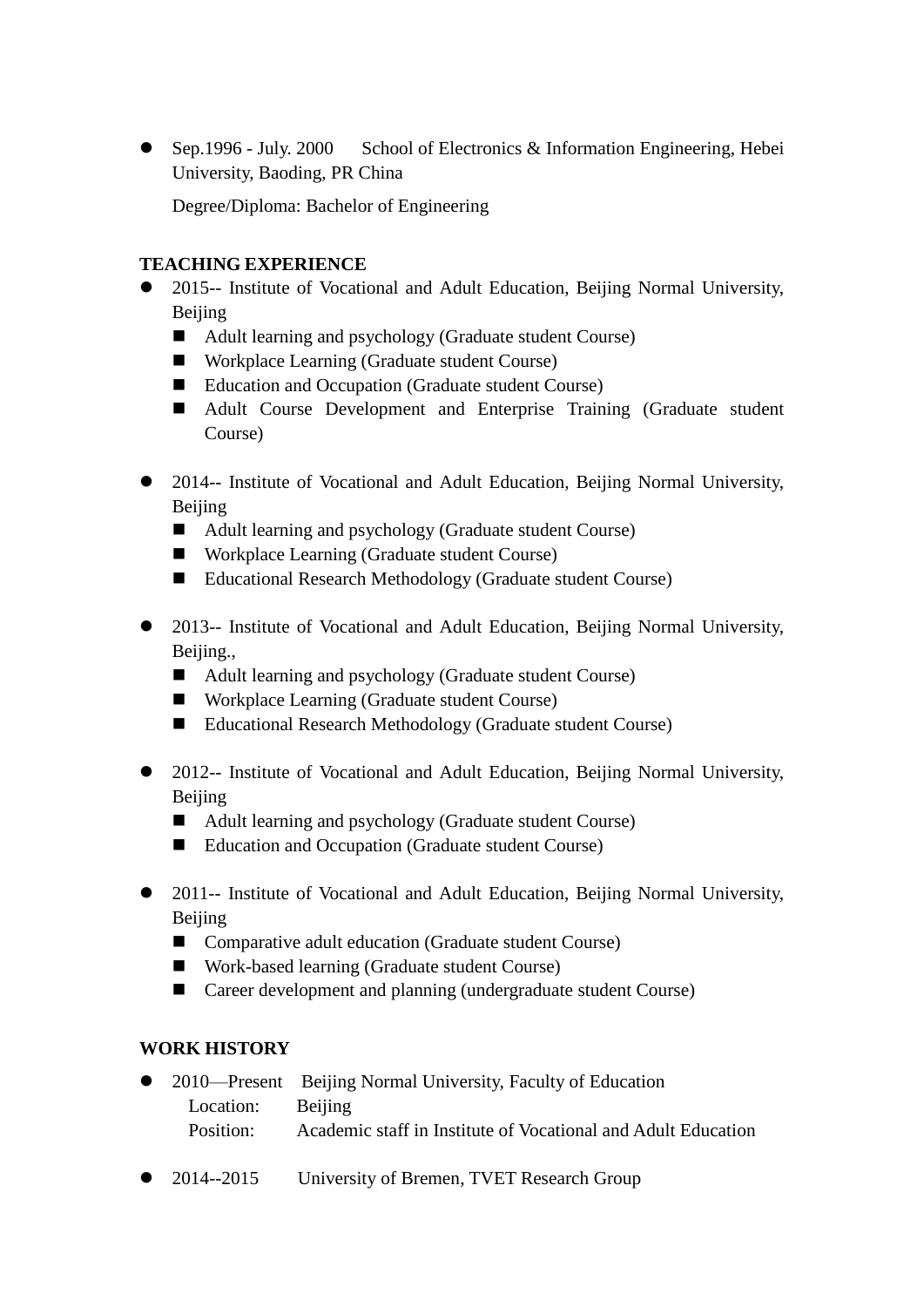| Location: | Germany                   |
|-----------|---------------------------|
| Position: | Academic visiting scholar |

• 2008 – 2009 The Open University's Centres for Excellence in Teaching and Learning, Open University, UK

Location: UK Position: Cooperative Researcher

 2004-- 2007 Vocational Education Centre of Institute of Computing Technology Chinese Academy of Science, China

Location: Beijing Position: ICT Training Lecturer (Part-time)

- 2003-2004 Network Engineering and Design company, Beijing Location: Beijing Position: Network Engineer
- 2000-2003 The Number 10 middle school of Beijing, P.R. China (CIVTE) Location: Beijing Position: Teacher in Informational Technology

## **PUBLICATIONS (Papers AND Conference)**

- Marius Herzog & Bin BAI.Chinesische und Deutsche Beruflichkeit im Vergleich Online: [http://www.bwpat.de/ausgabe29/herzog\\_bai\\_bwpat29.pdf.](http://www.bwpat.de/ausgabe29/herzog_bai_bwpat29.pdf) in bwp@ Ausgabe Nr. 29 Dezember 2015. 1-22
- Xiang Geng, Bin Bai, Bamei Yang, Working Process Knowledge Acquiring and its Influencing Factor Research—A Case Study of Technician Apprenticeship Training in Guangzhou Technician College, Architectures for apprenticeship: Achieving economic and social goals, September 2015. Australia
- Bameiyang, Kejing Li, Bin Bai. Teaching and Learning Research in Master Studio Apprenticeship Training. Architectures for apprenticeship: Achieving economic and social goals, September 2015, Australia
- Bin Bai. China Online Education Marketing and Quality Assurance. EADL Prague Conference. May 2015. Czech. ( Keynote Speaker )
- Bin Bai. Digitisation of Content– The Transformation of Educational Orientation? The Online Educa Berlin 2014. December 2014.Germany
- Bin Bai, Xiang Geng. Transferable skills in technical and vocational education and training (TVET): Policy and practice in China. The Online Journal for Technical and Vocational Education and Training in Asia, 2014(3), 1-11
- Bin Bai, The Transition from School World to Authentic Work World, Salim Akoojee, Philipp Gonon, Apprenticeship in a Globalised World: Premises, Promises and Pitfalls, LIT Verlag Fresnostr. Germany, 2013, 211-214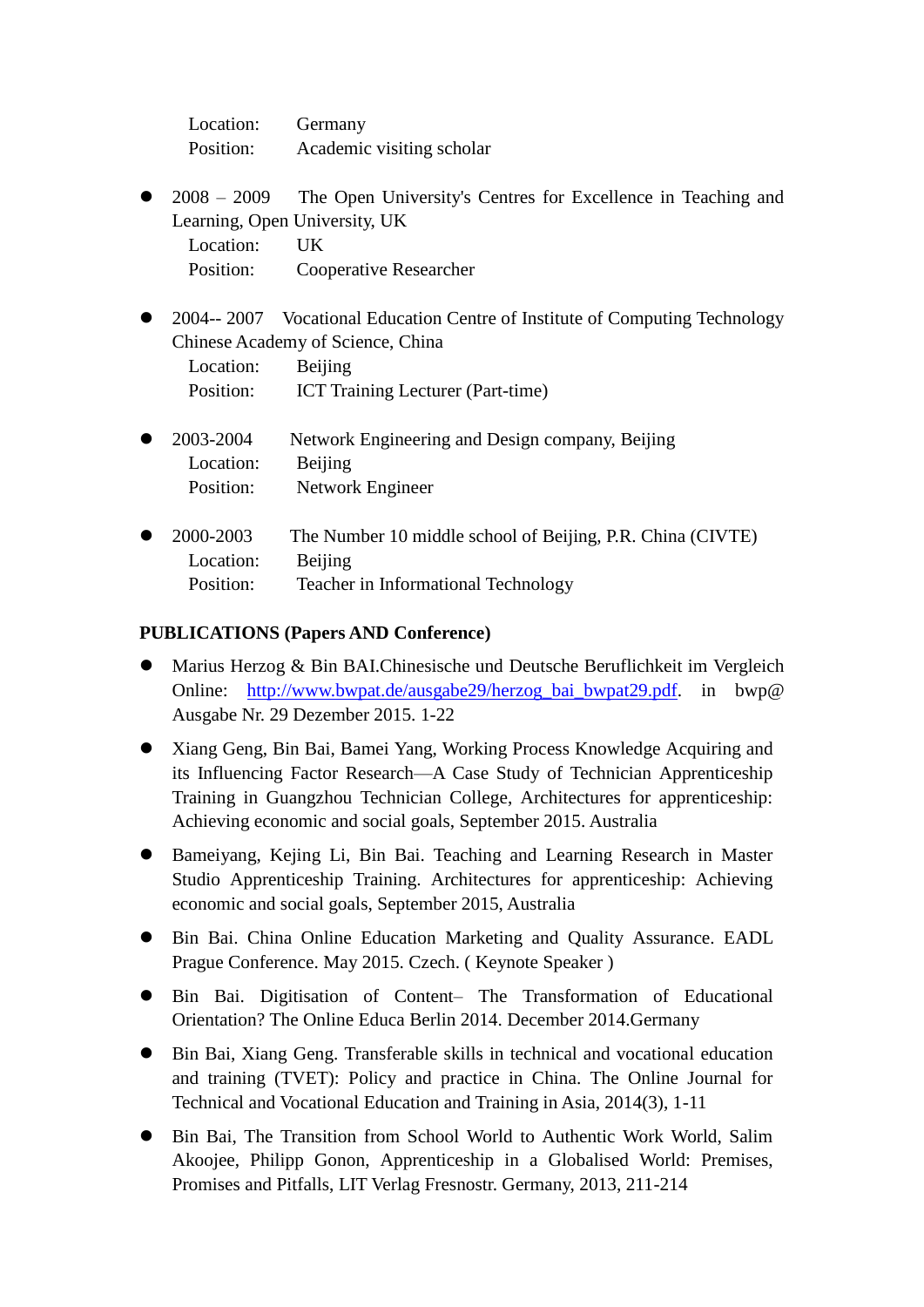- Zhiqun Zhao,Bin Bai. Eine Kultur vergleichende Perspektiven der Berufs und Berufsfeldforschung - Ein Fall von China und U.S.A. Handbuch Berufsforschung, WBV. 923-932, 2013
- Bin Bai, The Transition from School World to Authentic Work World, 5th International INAP Conference--Apprenticeship in a Globalised World: Premises, Promises and Pitfalls, Johannesburg, April. 2013. South Africa
- Bin Bai, Vocational or Academic? –The Critical Moment in China Adult Online Higher Education, EDEN (European Distance and E-learning Network) 2012 Annual Conference, University of Porto, June. 2012, Portugal
- Bin Bai, A study of vocational transformation in China distance higher education. the 10th International Conference for Media in Education 2012(9) (ICoME), Beijing,China
- Zhiqun Zhao, Bai Bin. Xingguuo He. A Survey Research of Personnel Training in Automobile Program of China Secondary Vocational Education, Chinese Vocational and Technical Education. 2012 (15), 55-59
- Bin Bai, Work-Based Learning and Blended Learning –The New Tendency in China Adult Online Higher Education. 2012 The Annual Conference of 26th Asian Association of Open Universities, October 2012. Chiba, Japan.
- Bin Bai, A qualitative research of curriculum development in China further vocational education--staff's perception, Zhiqun Zhao, Felix Rauner, Ursel Hauschildt, "Ensuring the Acquisition of Expertise: Apprenticeship in the Modern Economy, Foreign Language Teaching and Research Press. Beijing, 2011. 87-90
- Bin Bai, Stephen J. Swithenby. Mark Endean. A Qualitati ve Study of the External Quality Control of the UK Open University: From Staff's Perception, Open Education Research. 2011 (4), 90-95.
- Bin Bai, Models of School-Enterprise Cooperation in China's VET System, International Expert Panel on Work-based Learning, November 2011. Turin, Italy.
- Mark Endean, Bin Bai, Quality Standards in Online Distance Education The International Journal of Continuing Education and Lifelong Learning. P45-61 2010.11
- Bin Bai, Same or different-a comparative research in e-learning quality perception between UK and China, E-Learning week 2010-Enhancing e-Learning in a Smart way, September 2010. [Seoul.](http://www.iciba.com/Seoul)Korea
- Bin Bai, A Tendency from Academic Orientation to Vocational Orientation—A Qualitative Research of Training Objectives of Online and Distance Education, ASEAN-CHINA International Forum on Vocational and Technical Education and Training (TVET) 2010 Beijing.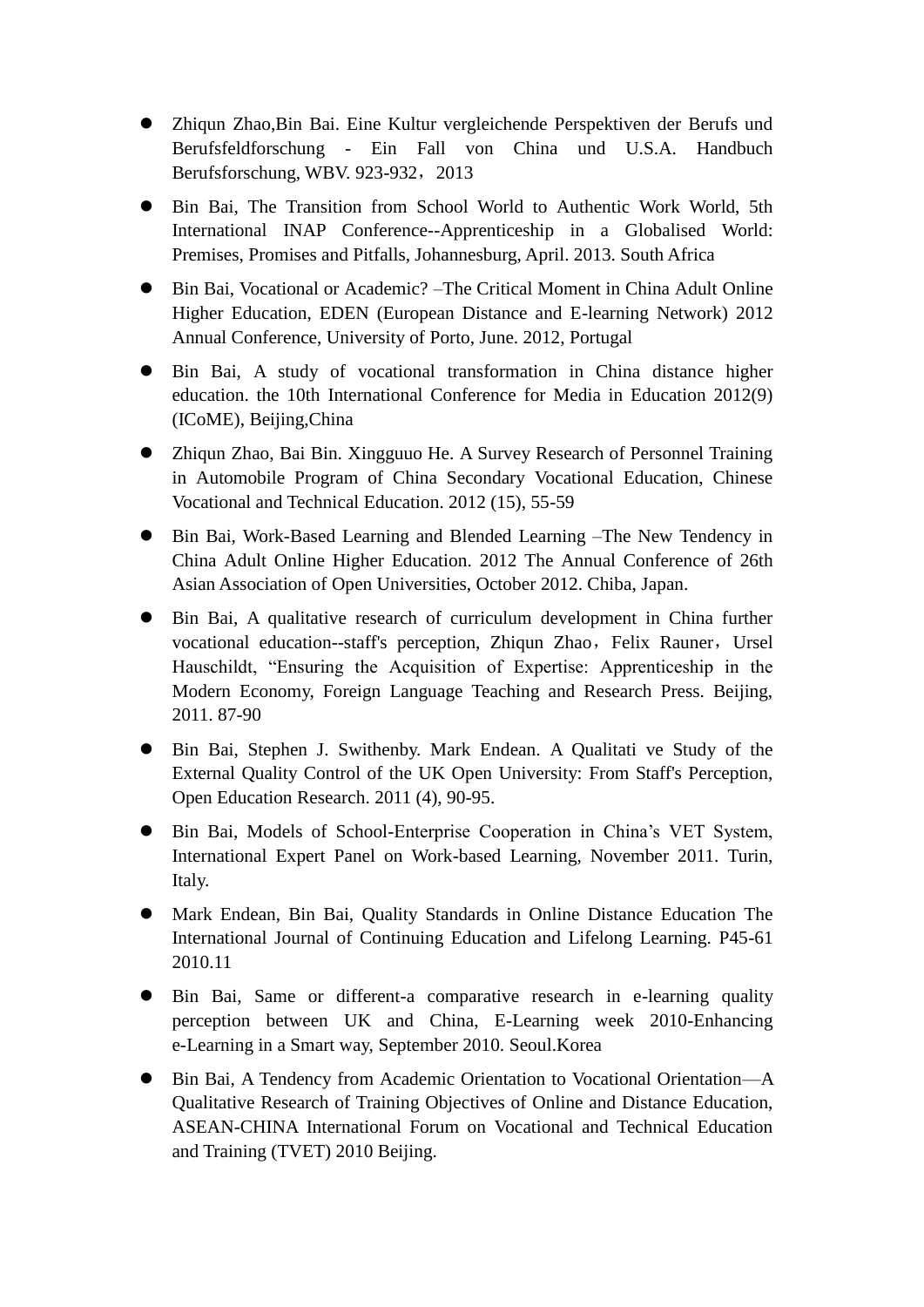- Bin Bai, A Transformation from Academic Orientation to Vocational Education--A Qualitative Research of Training Objective of Online Distance Education,2010 6th Asian Academic Society for Vocational Education and Training International Conference, November 2010. Taiwan
- Bin Bai, Inter-culture Comparisons of Staff Perceptions on Quality in Online Distance Learning. Innovation in Learning Communities---What did you invent for tomorrow? 2009 EDEN Annual Conference, June 2009. Poland
- Bin,Bai [Interpretation](javascript:showjdsw() Quality Assurance of UK Open University, Distance Eduation in China, 2009 (11),72-76.
- Bin Bai, How to Ensure the Quality of Engineering Education in Distance Education--A Case Study of UK Open University. Distance Education in China, 2009(8), 74-78
- Mark Endean, Binbai, Inter-culture Comparisons of Staff Perceptions on Quality in Online Distance Learning. Innovation in Learning Communities---What did you invent for tomorrow? EDEN Annual Conference 2009(6), Poland
- Bin Bai, Yimin Gao, Li Chen. The Learning Support Service in Online Higher Education of U.S.. Comparative Education Research. 2008(11), 81-85
- Bin Bai, [Interpretation](javascript:showjdsw() Online Higher Education of USA since the 21 century. Distance Education in China, 2008(6), 74-78

# **MAIN RESEARCH EXPERIENCE**

• 2015-- International Student Competency Assessment Location: Bremen, Germany Stakeholder: University of Bremen Main project features: European countries, South Africa, and China TVET students competency assessment and comparison Positions held: China sub-project core participant Activities performed: • In charge of sub-project design, project manage and supervise, contact with 8 project schools in Chongqing, Guangzhou and Shandong. • Data collection and data analysing

- Research report writing
- 2014-- ADB PPTA Technical and Vocational Education and Training Demonstration Project Location: ShanXi Province, PR China Stakeholder: ADB Main project features: PPTA for technical and vocational education and training demonstration project. Positions held: ICT Specialist and Curriculum Specialist Activities performed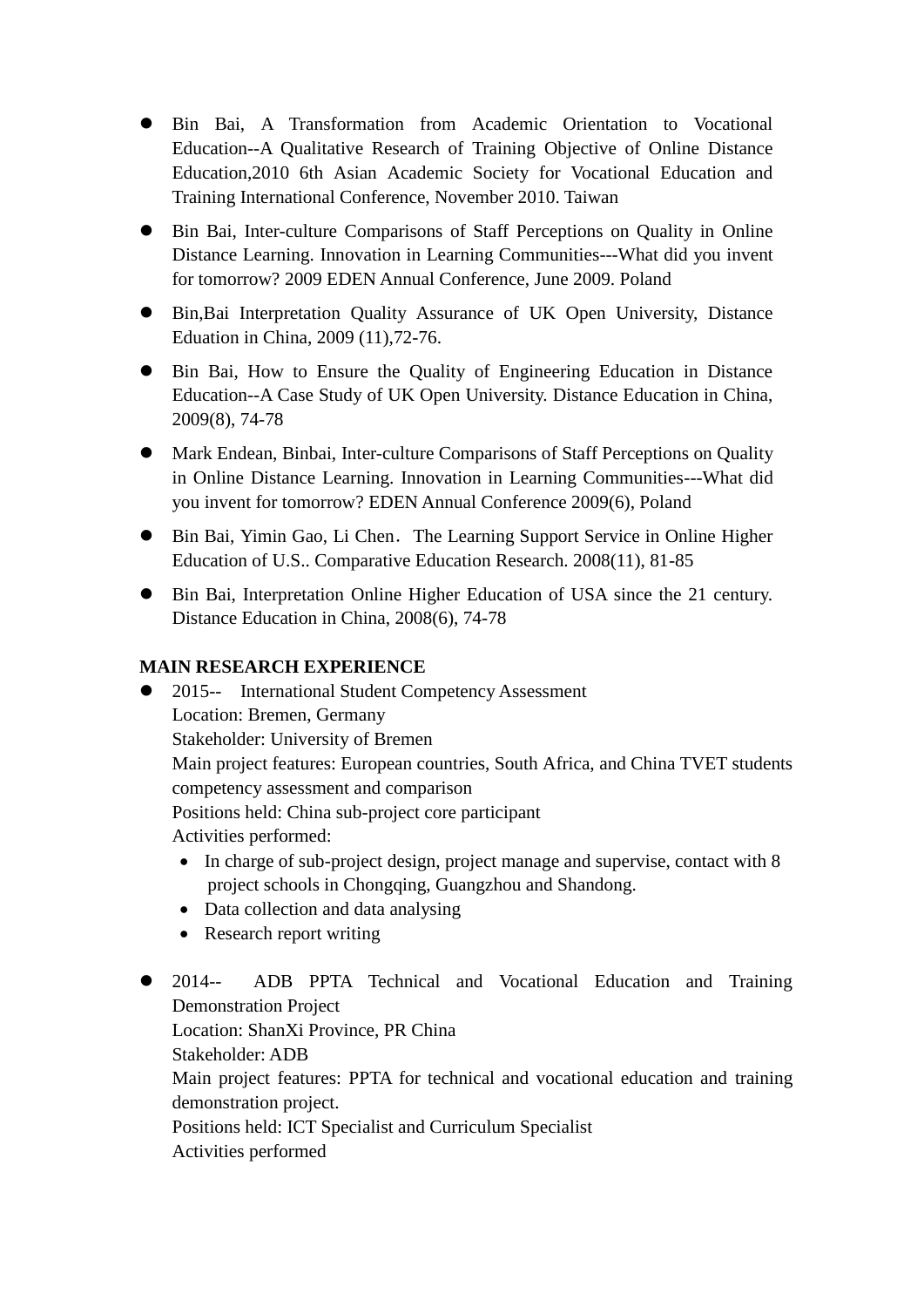- Review the current processes of using ICT in TVET, including use of flexible and blended delivery,
- Computer-assisted learning, simulated learning, and distance learning;
- Review quality assurance mechanisms for developing, uploading, and updating the curriculum online; select three samples of existing online TVET courses;
- Supervise TVET curriculum development
- Assess the course syllabi, learning guides and materials, user interaction, feedback functions;
- Provide recommendations on introducing international best practice for ICT application and curriculum in TVET and for improving the functions, requirements, and M&E of the ICT systems for the proposed project
- June 2013-2015 Course development and teachers training for vocational school and Vocation College

Location: Beijing, PR China Stakeholder: Beijing Normal University Positions held: Project Leader Activities performed

- Design the whole TVET course development and teachers training project; include proposal, project plan, resource and researcher.
- Organize survey, interviews, data analysing, research report writing and budget control
- 2012-- ADB PPTA Technical and Vocational Education and Training Demonstration Project

Location: Hunan Province, PR China

Stakeholder: ADB

Main project features: PPTA for technical and vocational education and training demonstration project.

Positions held: ICT Specialist and Curriculum Specialist

Activities performed

- Review the current processes of using ICT in TVET, including use of flexible and blended delivery,
- computer-assisted learning, simulated learning, and distance learning;
- Review quality assurance mechanisms for developing, supervise curriculum development; select good practices of existing TVET courses;
- Assess the course syllabi, learning guides and materials, user interaction, feedback functions;
- Provide recommendations on introducing international best practice for ICT in TVET and for improving the functions, requirements, and M&E of the ICT systems for the proposed project.
- Apr 2011 Mar 2012 TVET course and curriculum development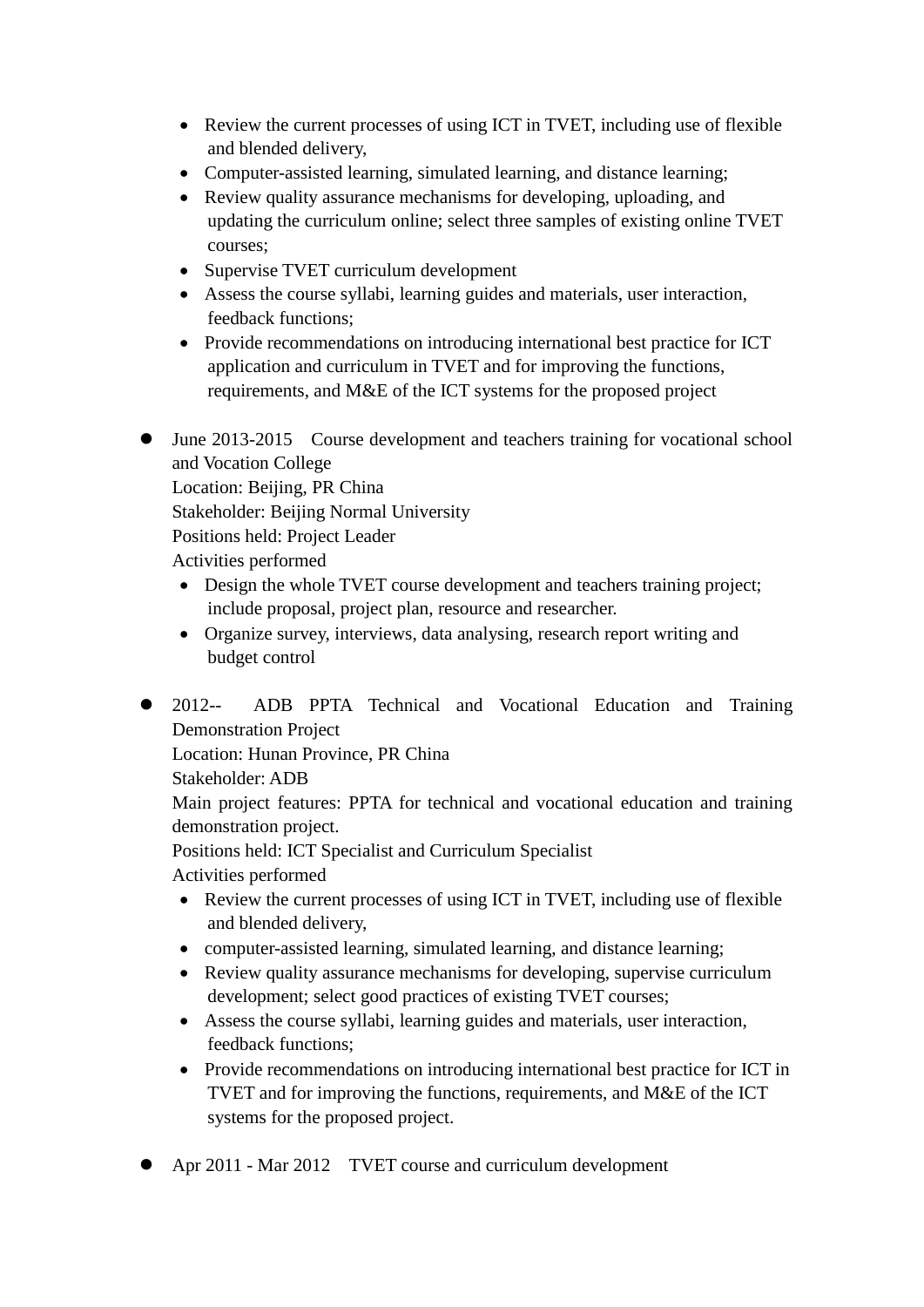Location: Taicang, Jiangsu Province, PR China Stakeholder:: Chien-shiung Institute of Technology Positions held: Project Consultant Activities performed:

- Teachers training
- Course design
- Curriculum development consulting
- Curriculum quality review
- Sept 2010 Nov 2011 MOE TVET Information Administration System Standard Project

Location: Beijing, PR China Stakeholder:: Ministry of Education Positions held: Project Expert Activities performed:

- Draw up TVET information administration system standard;
- Design construction of coding list
- Review and assess IT system design
- Evaluate and test ICT administration system
- Training the trainer

• Sept 2008 - Nov 2009 Comparative Research in Quality Assurance of Open and Distance Education between UK and China Location: UK and Beijing, PR China Stakeholder: The UK Open University Positions held: Project Manager Activities performed:

- Design research proposal
- Engage expert interviews
- Contact researcher between UK and China
- Research data analysing
- Research report writing
- 2008-- Evaluation of Pilot University in Modern Distance Education Project Location: Beijing, PR China Stakeholder: Ministry of Education Positions held: Project Consultant Activities performed:
	- Design research proposal
	- Engage survey and interviews
	- Research data analysing
	- Research report writing
- 2008-- Consultant for the IT Vocational Education Project